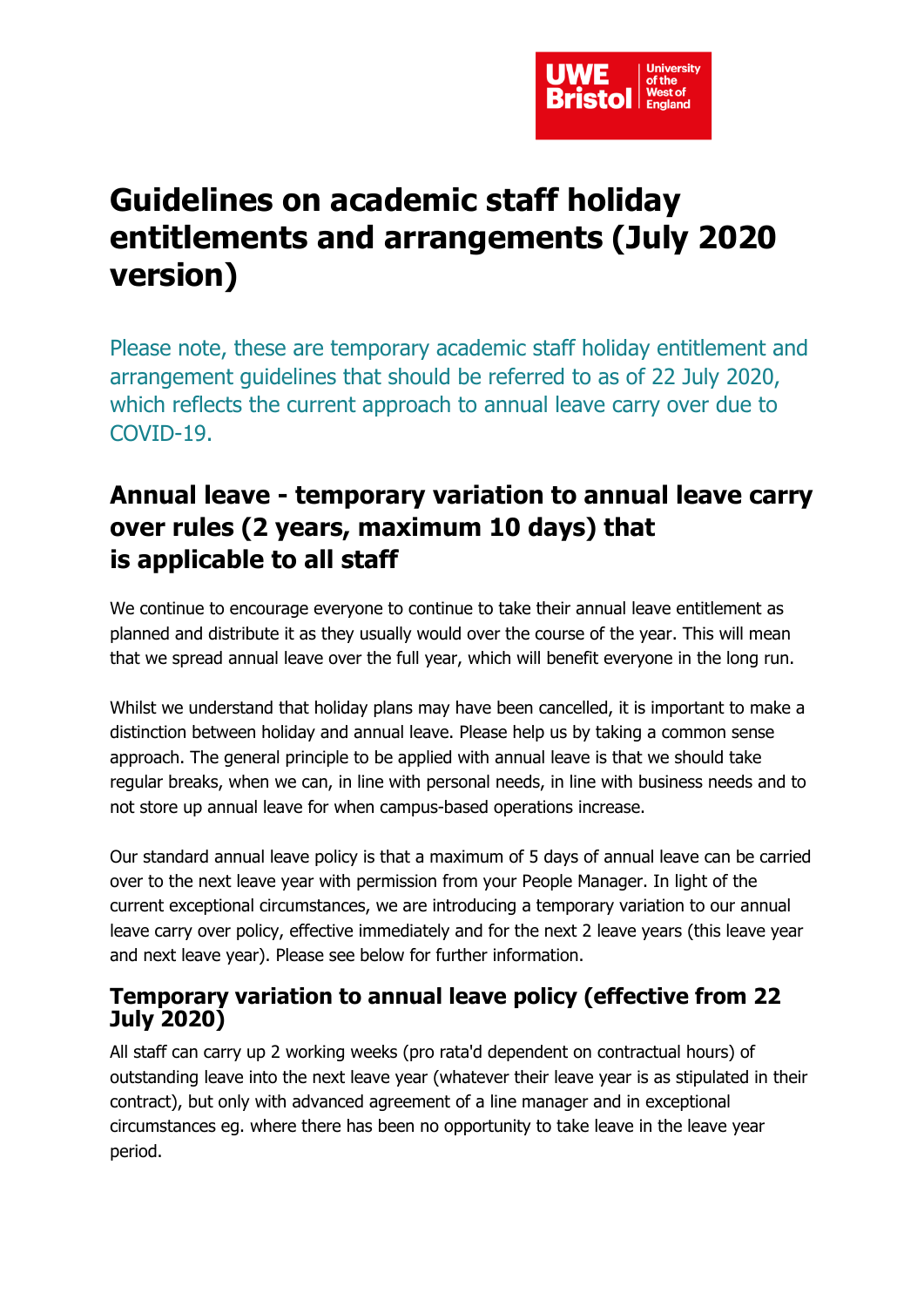

We would like to continue to encourage people to spread annual leave entitlement throughout the year wherever possible; for example, this may mean taking shorter, more frequent breaks). It's important to all of us that we get a chance to rest and recuperate when we can for our wellbeing.

# **Guidelines on academic staff holiday entitlements and arrangements (original April 2012 version)**

Below is the usual approach to academic staff holiday entitlements and arrangements that will resume after the next 2 leave years.

These guidelines are produced as an interpretation of the contract of employment to assist both managers and individual members of staff and have been agreed with UCU. The guidelines set a framework within which faculties and services should establish detailed local arrangements to give effect to the principles set out below. Deans and Heads of Service should publish the local scheme of implementation and it should be available to all staff and managers.

## **Annual leave**

#### **Principle 1: There is a leave entitlement**

The holiday entitlement is 35 days in addition to the 8 statutory Bank Holidays and between 4 and 5.5 extra statutory/Christmas closure days when the University is also closed. The only extra statutory day to fall outside of the Christmas period is the day after Easter Monday. When employment commences or terminates during the holiday year holiday entitlement is accrued on a pro-rata basis for each complete month of service.

### **Principle 2: Leave should be taken within the leave year**

The holiday year runs from January to December, unused holiday entitlement may not be carried forward into the next holiday year except by agreement with the manager. The normal expectation is that there will be no carry over of holiday entitlement.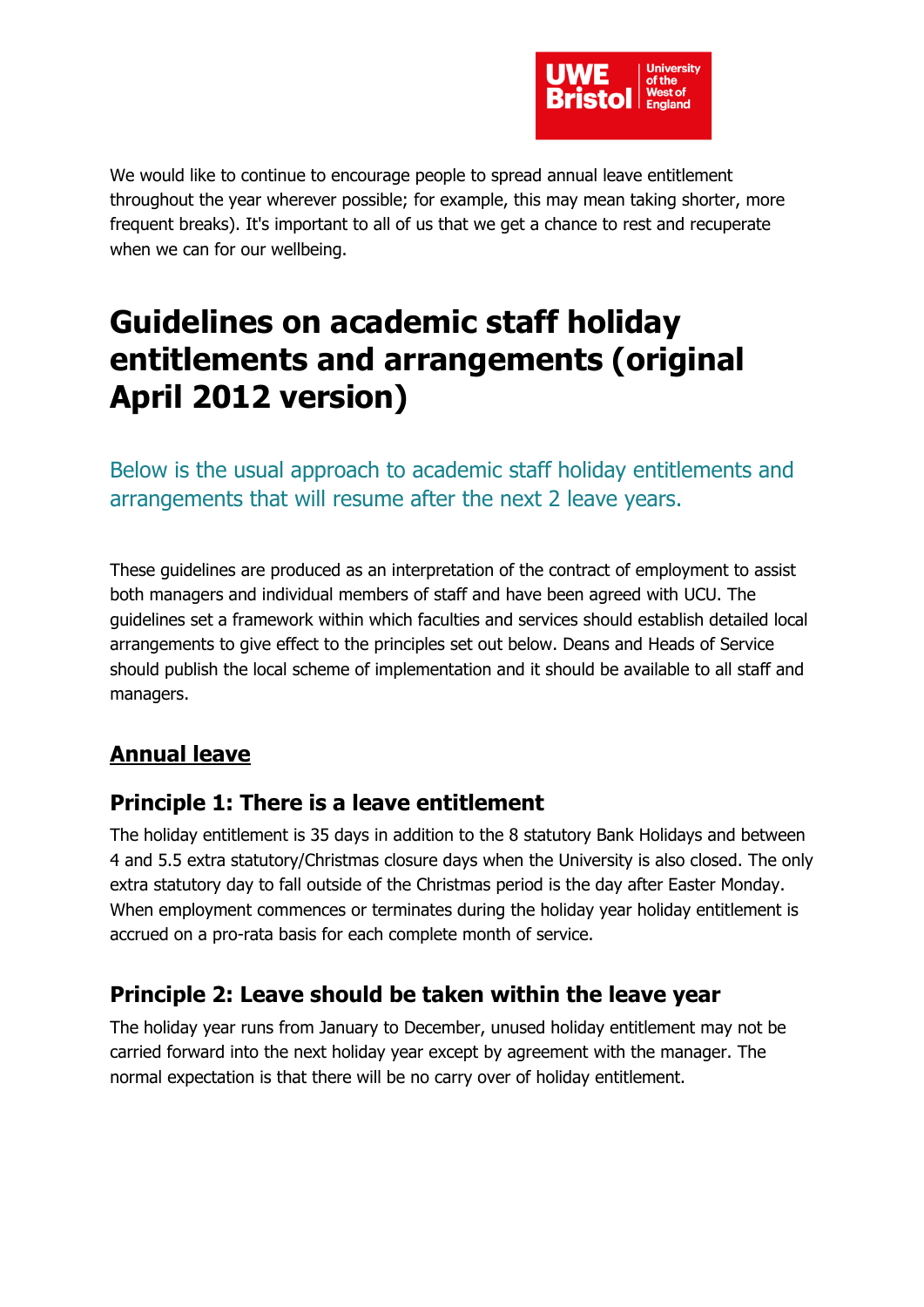

### **Principle 3: The time of leave is constrained**

The taking of holidays is subject to the agreement of the manager. In those circumstances where this requires the replacement of direct teaching or other time-constrained activities, individuals requesting leave are expected to provide possible and realistic solutions as to how this might be done. Leave cannot be granted until appropriate plans have been put into place.

Holidays may be taken at any time of year as long as the individual meets their professional responsibilities and has the agreement of their manager. Given the nature of the academic year the taking of holiday during teaching periods can present particular problems and therefore would need careful forward planning and liaison with the immediate line manager and other relevant colleagues.

Managers will also need to balance the number of requests for leave at any one time of the leave year. Thus it may not always be possible to grant leave either during the times requested or for the amount requested.

The University runs on a year round basis and there are tasks and roles to be performed on the same basis. As professional academics staff have a collective responsibility to ensure that the reasonable expectation of the University is met at all times and in a manner that is reasonably fair and equitable in relation to their colleagues.

For individuals to meet this expectation they need to have an understanding of the tasks and roles that need to be covered, in particular during the popular holiday periods, and there needs to be some oversight of holiday booking.

### **Principle 4: Leave arrangements need to be managed**

As early as possible after 1 September each year the Faculty/Service will set out the expectation for cover during the coming calendar year and staff will be invited to indicate the periods that they wish to take as holiday. This will usually involve some form of leave logging system.

No later than the end of November the pattern of holiday requests will be reviewed to identify any problems of cover and managers will then work with individuals and teams as necessary to resolve the problems. The intention will be to resolve matters to the satisfaction of all parties wherever possible.

## **Principle 5: There are contractual obligations on the University**

When seeking to ensure that appropriate cover is provided managers will bear in mind that staff have a right to expect to take their full holiday entitlement within the year. The contract